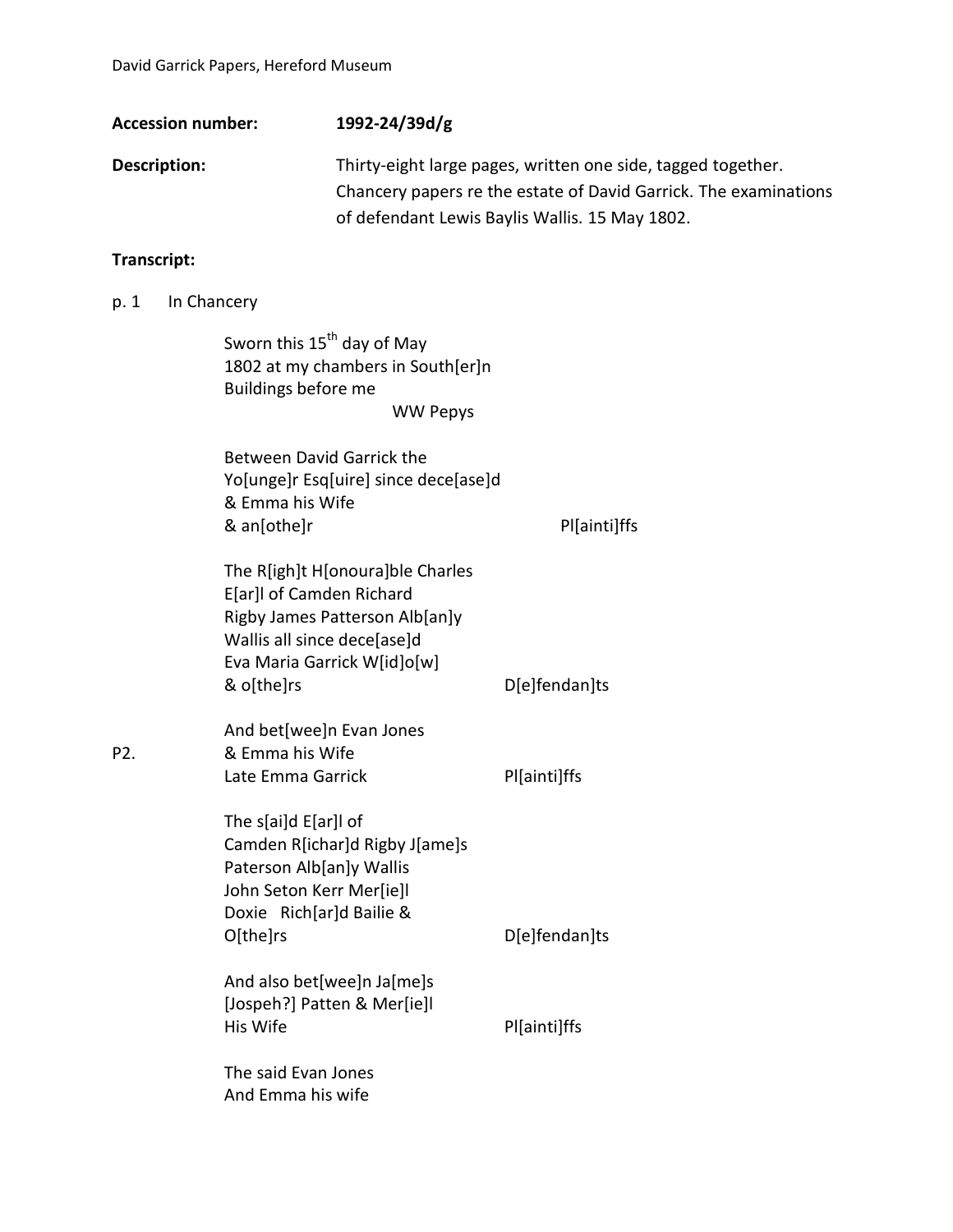Eva Maria Garrick W[id]o[w] Lewis B[ail]y Wallis & p. 3 & o[the]rs D[e]fendan]ts

> by the Orig[ina]l Bill & Bills of Revivor & Supplement

The Answer & Eaxam[inati]on Of the Defendant Lewis Baily Wallis the Only acting Ex[ecu]or of The last Will & Tes[tamen]t of Alb[an]y Wallis Dec[eased] who was the Surv[ivin]g Ex[ecut]or of David Garrick Esq[uire] dec[ease]d the Testator in the Pleadings

p. 4 of this Cause named to Inter[ogator]ys exhibited before J[ohn] Ord Esq[uire] the Ma[ste]r to whom the Cause stands ref[erre]d for the Ex[aminatio]n of the s[ai]d def[endan]t jurs<sup>t</sup> to the Dec<sup>l</sup> Order made in this Cause the  $27<sup>th</sup>$  day of Feb[ruar]y 1788 and of an Order to revive beari[in]g date the

 $p.5$  27<sup>th</sup> day of January 1801

The first Inter[ogator]y To the

First Int[erogator]y this Ex[aminan]t saith that He hath no knowledge or belief As to any Sum or Sums Of money rec[eiv]ed by the s[ai]d Late Def[endan]t Albany Wallis dec[ease]d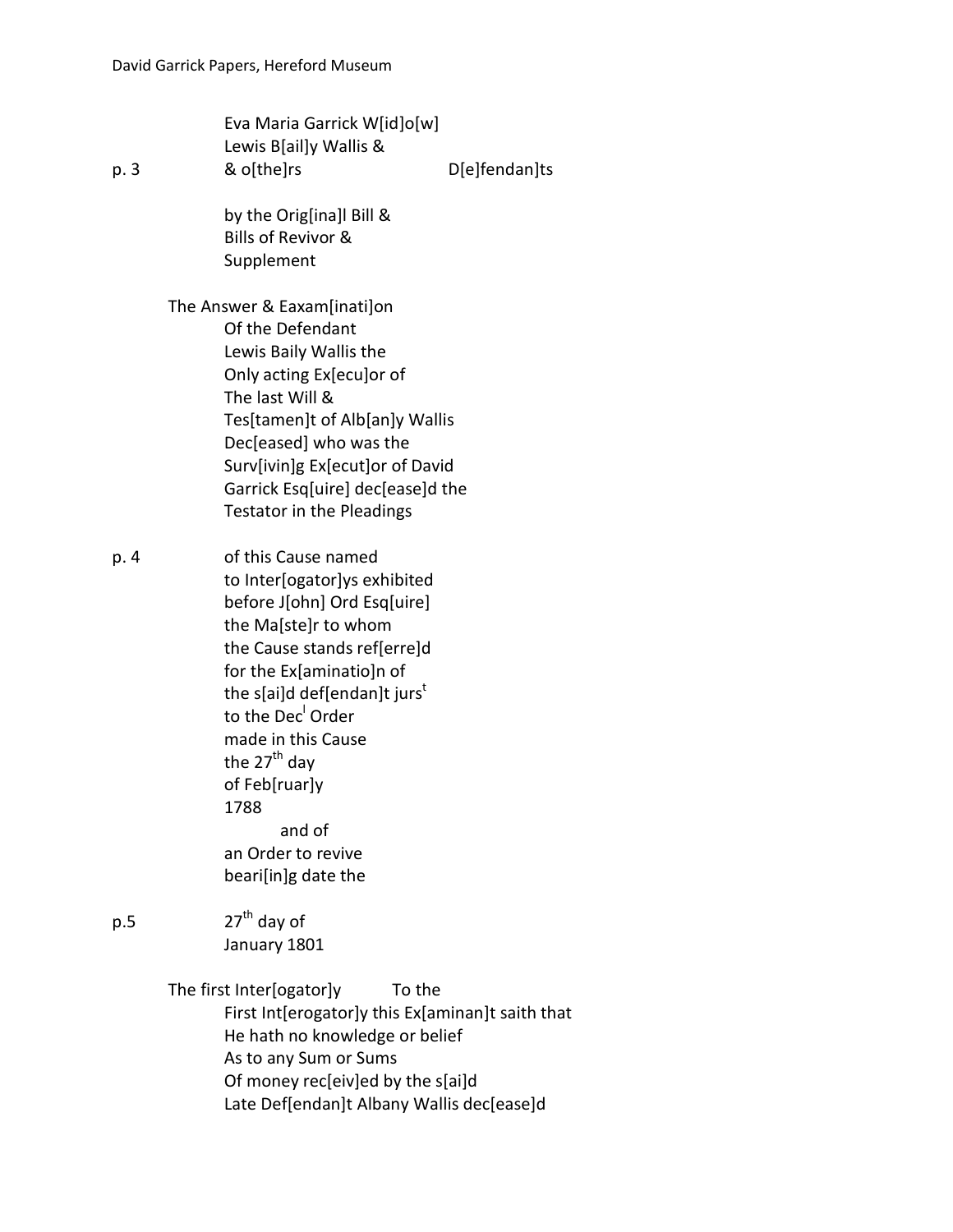Or by any other person or P[er]sons by his Order or for His Use for or on Aut[hority?] Of the S[evera]l Estates & the Rents & P[ro]fits of the Real

p. 6 Est[ate]s of the s[ai]d D[avid Garrick dec[ease]d the Test[ato]r in the Plead[in]gs] of the Causes named subseq[uen]t to the swearing the Eaxamin[ation] put in by the S[ai]d Alb[an]y Wallis in the orig[ina]l Cause on the first day of November 1794

## Over &

Besides what the s[ai]d Def[endant]s Alb[an]y Wallis in such Exam[inatio]n & also In a former Ex[aminatio]n exhibited In the Original Cause admitted To have rece[eiv]ed except that by The Acc[oun]t books of the s[ai]d

- p. 7 Alb[an]y Wallis which have come to the hands of this Exam[inan]t as Ex[ecuto]r of the s[ai]d Alb[an]y Wallis it appears that sev[era]l Sums of money are Credited to the Est[ate] of the s[ai]d D[avid] Garrick as rec[eive]d by the s[aid] late Def[endan]t Alb[an]y Wallis since the time afo[resai]d. And this Ex[aminan]t saith he hath in the Sched[ule] to his Ex[aminatio]n annexed intitled the first sched[u]le & w[hi]ch he prays may be taken as p[ar]t thereof Set forth accord[in]g to the best of his knowledge rem[em]branc]e Inf[ormatio]n
- p. 8 & belief a true & part[icul]ar acc[oun]t of the Several Estates & the Rents & Profits of The Real Est[at]e so appearing To have been rec[eiv]ed & poss[esse]d by the s[ai]d late Def[endan]t Alb[an]y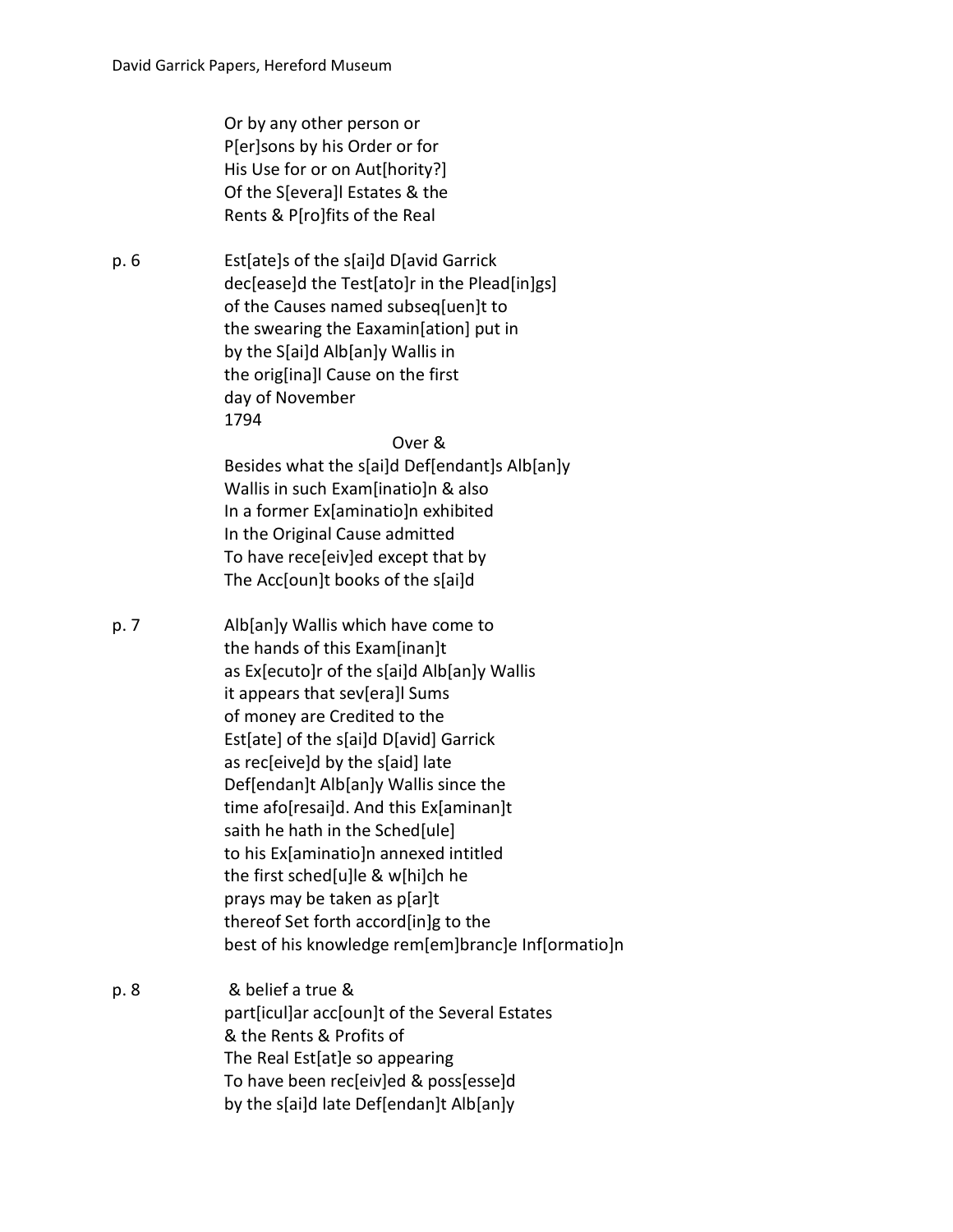Wallis or by any other person or persons by his order or for his use & the time & times resp[ectivel]y when & the name & names of the person or p[er]sons resp[ectivel]y of whom & on whose acc[oun]t the same & every part th[ere]of were or was so received.

p.9 To the 2<sup>d</sup> Int[eroga[t[or]y To the 2<sup>d</sup> Int[eroga[t[or]y this Ex[aminan]t saith that he hath no knowle[d]g[e] or belief as to any Sum or sums of Money paid laid out or expended by the s[ai]d late def[endan]t Alb[an]y Wallis or by any other p[er]son or p[er]sons by his order or for his Use subseque[nt]t to the putting in of his s[ai]d Ex[aminatio]n on the s[ai]d first day of Nov[embe]r 1794 Being part of the

Sev[era]l Est[at]e or the rents & Profits of the Real Est[ate] of

p. 10 the s[ai]d D[avid] Garrick in or tow[ar]ds disch[arge] of the Debts fun[era]l Exp[ence]s Leg[acie]s of the s[ai]d David Garrick or for or on acc[oun]t of taxes Repairs or other outgoings of the s[ai]d Real Est[ate] or o[the]rwise relat[in]g to the Est[ate]s of the s[ai]d Test[at]or except that by the afo[resai]d acc[oun]t books of the s[ai]d Alb[an]y Wallis w[hi]ch have come to this Ex[aminan]ts hands as his Ex[ecut]or sev[era]l Sums of Money appear to be debited to the Est[ate] of the s[ai]d D[avid] Garrick as Money p[ai]d laid out

p. 11 & expended by the s[ai]d late def[endant Alb[an]y Wallis on acc[oun]t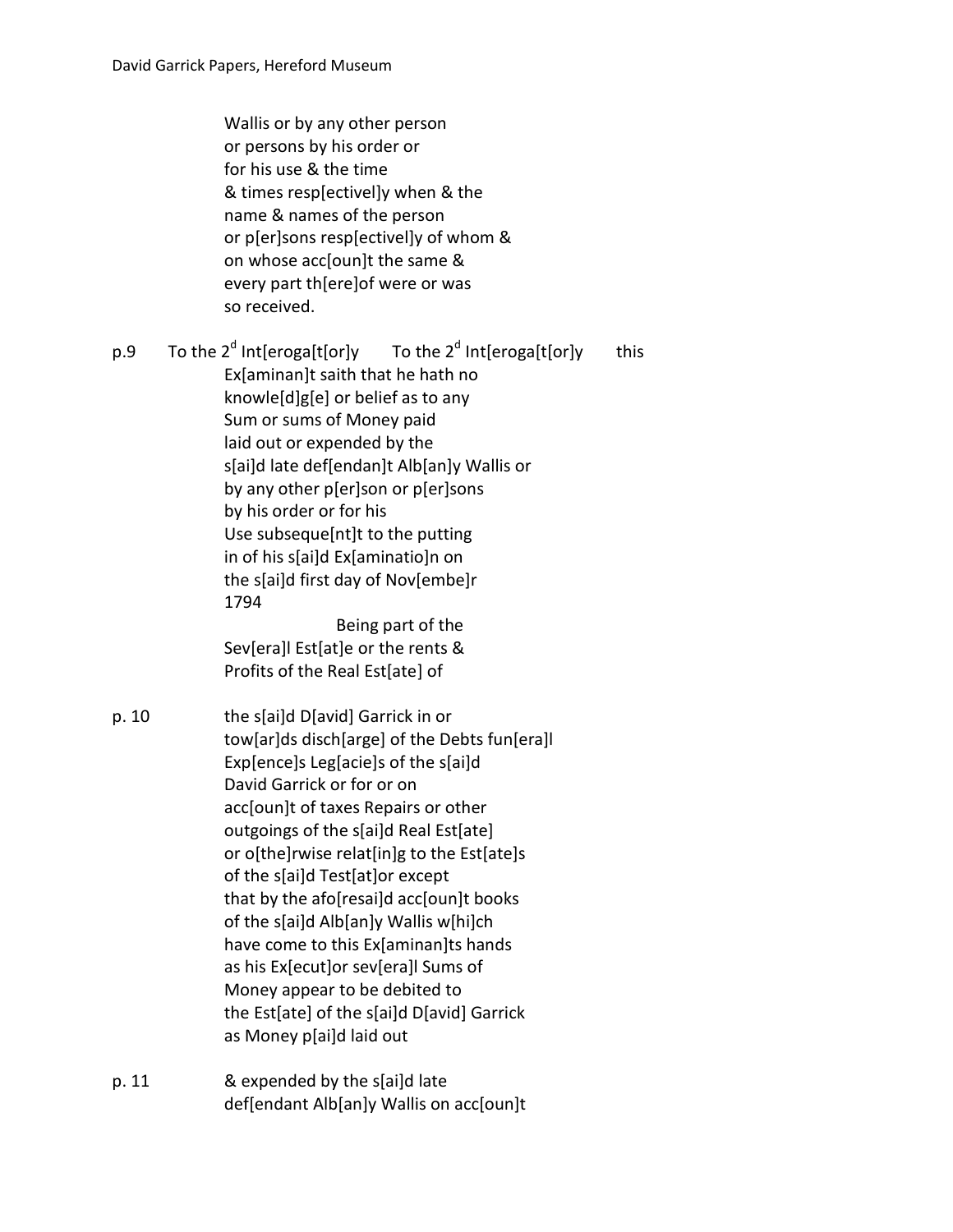of the Est[ate] of the s[ai]d D[avid] Garrick – And this Examinant fur[the]r saith that he hath in ano[the]r Sched[ul]e to this his Ex[aminatio]n annexed intitled the  $2<sup>d</sup>$  Sched[ul]e & w[hi]ch he also prays may be taken as part thereof setforth accord[in]g to the best of his knowledge remembrance information & belief a full true & particular acc[oun]t of all & every Sum & Sums of Money so p[ai]d laid out or expended by the s[ai]d late

p. 12 late[*sic*] def[endan]t Alb[an]y Wallis or by his Order or for his use & the time & times resp[ectivel]y when & the name & names of the p[er]son or p[er]sons resp[ectivel]y to whom the same & every part th[ere]of were or was so paid

> To  $3<sup>d</sup>$  Int[erogator]y To the third Int[erogator]y this Ex[aminan]t saith that on or abo[u]t the  $18<sup>th</sup>$  day of Sept[embe]r 1801 This Ex[aminan]t By the hands of Hugh Smith Esq[uire] rec[eiv]ed from W[illia]m Froward Esq[uire]

p. 13 as Receiver in the Cause of Hoare ag[ains]t Jennings the Sum of  $f214:11:i^d$ 

> being the Balance reported due from him to the Pl[ainti]ffs in that cause And this Exam[inan]t saith that he hath not nor hath any person or persons by his Order or for his use rec[eiv]ed any other Sum or Sums of Money for or on acc[oun]t of the Sev[era]l Estate &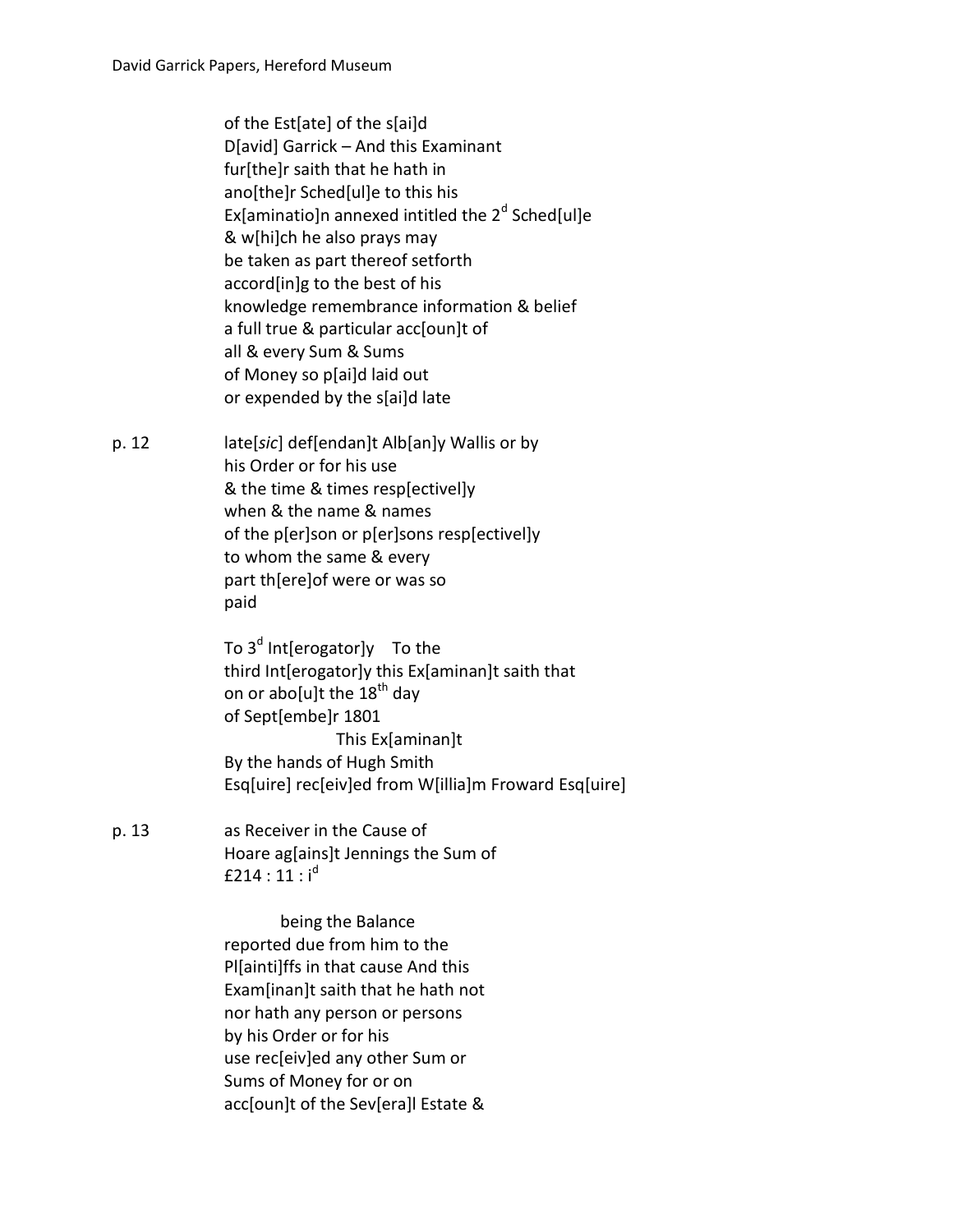the Rents & P[ro]fits of the Real Est[at]e of the s[ai]d Testator

- p. 14 David Garrick deceased
	- to  $4^{\text{th}}$  Int[erogator]y To the  $4^{\text{th}}$  Int[erogator]y this Ex[aminan]t saith that he hath not nor hath any other person or persons by his Order or for his use p[ai]d laid out or expended any Sum or Sums of Money being part of the Sev[era]l Est[at]e & Rents & Profits of the Real Est[at]e of the s[ai]d Test[at]or David Garrick in or tow[ar]ds disch[arge] of his Debts Fun[era]l Exp[ence]s & Legacies or for or on acc[oun]t of taxes Repairs or other Outgoings of
- p. 15 & from the said Real Estates or o[th]erwise relat[in]g to the Estate of the s[ai]d Testator

To the  $5^{th}$  Int[erogator]y To the fifth Int[erogator]y this Ex[aminan]t saith that he hath not any knowledge or belief as to what parts of the Sev[era]l Est[at]e or of the Rents & Profts of the Real Est[ate] of the s[ai]d D[avi]d Garick the Test[at]or are now outst[anin]g & have not been rec[eiv]ed by the s[ai]d late Def[endan]t Ab[an]y Wallis in his Lifetime or by this Exam[inan]t or by any

p. 16 other person or p[er]sons by the Order or for the use of the Exam[inan]t since the dec[eas]e of the s[ai]d Alb[an]y Wallis other than as this Exam[inan]t is informed by the Exam[inatio]n of the s[ai]d late Def[endan]t Alb[an]y Wallis taken in this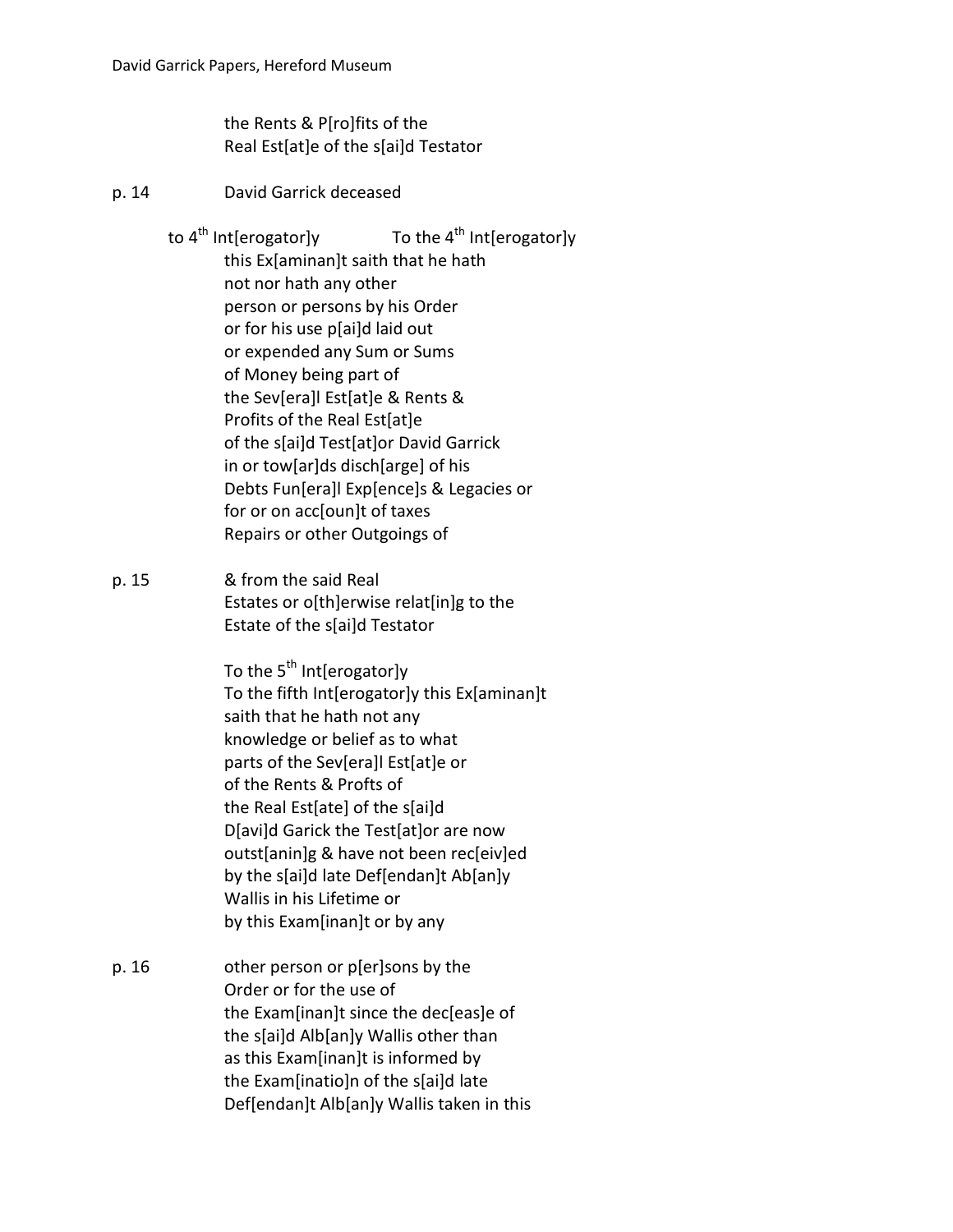Cause on the 20<sup>th</sup> day of May 1791 that such Est[ate of the s[ai]d Test[at]or as therein ment[ione]d was then outst[andin]g & other than appears as afo[oresai]d to this Exam[nan]t that the s[ai]d Alb[an]y Wallis hath since rec[eiv]ed such parts

- p. 17 of the s[ai]d Testator's Estate as are comprised in the s[aid] first Schedule And that this Exam[inan]t has also since received such sums afo[resai]d and this Exam'inan]t saith that as far as this Exam[inan]t hath been able to inform himself & to the best of his belief the s[ai]d Alb[an]y Wallis used all due diligence to Collect and Call in the s[ai]d Outst[andin]g Estate and that it is owing to the Nature & Circumst[ance]es
- p. 18 of the property that it is still outstanding And this Exam[inant] for the particulars of such outstanding Estate refers to the said Examination and to the Securities comprised therein which are now in the Office of the Master to whom this Cause stands referred

J. Leach [*signature*]

- L Bayley Wallis[*signature*]
- p. 19 The first Schedule to the Examination of the Defend[an]t Bayly Wallis being an Acc[oun]t of Cash appearing by the Books of the late Albany Wallis dec[ease]ed to have been rec[eiv]ed by him in respect of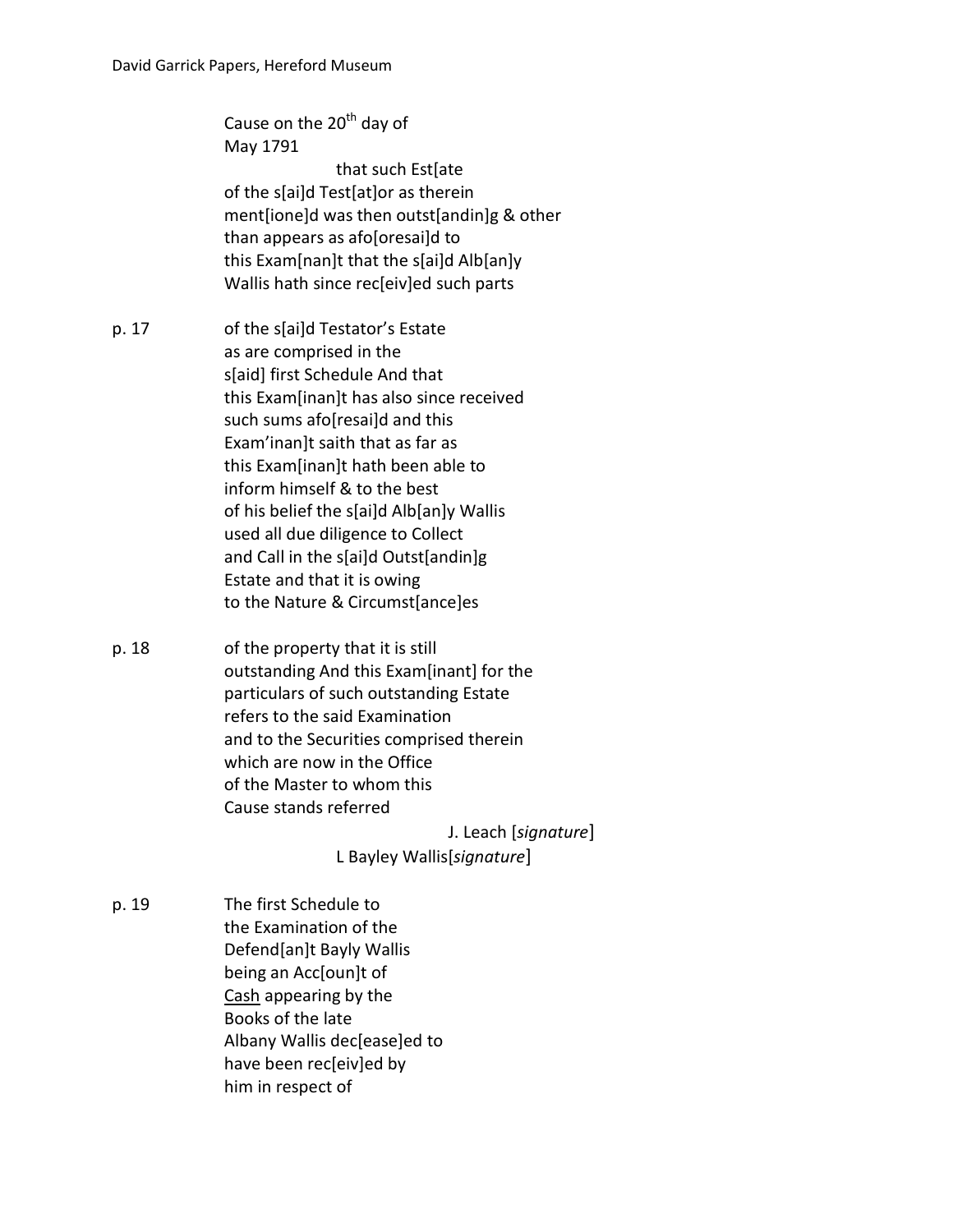|       | the Estate of David<br>Garrick since the first<br>day of November<br>One thous[and]d seven hund[re]d<br>and ninety four                                                                              |                                                     |             |
|-------|------------------------------------------------------------------------------------------------------------------------------------------------------------------------------------------------------|-----------------------------------------------------|-------------|
| p. 20 | 1794<br>November 8 <sup>th</sup><br>Roxborough on acc[oun]t of                                                                                                                                       | Rec[eiv]ed of                                       |             |
|       | Rent of<br>Drury Lane<br>Houses                                                                                                                                                                      | }<br>$\}$<br>ł                                      | $12:12:0-$  |
|       | 1795<br>2 <sup>d</sup> March<br>[Received] of<br>[Roxborough] on<br>Acc[oun]t of<br>[Rent of Drury Lane Houses]}                                                                                     | }<br>}<br>}<br>ł                                    | $10:10:0 -$ |
| p. 21 | July 25 <sup>th</sup><br>[Received of<br>W[illia]m Frowardes<br>Receiver of<br>Fresh Wharf<br>the Balance<br>of his<br>Acc[oun]t ending<br>the 29 <sup>th</sup><br>day day<br>of Sept[embe]r<br>1794 | }<br>}<br>}<br>}<br>}<br>}<br>}<br>}<br>}<br>ł<br>} | $583:3:8-$  |
| p. 22 | $N.B. -$<br>The above<br>3 Sums<br>are charged<br>in the<br>1 Sched[ule]<br>to the<br>Ma[ste]r's Rep[or]t                                                                                            |                                                     |             |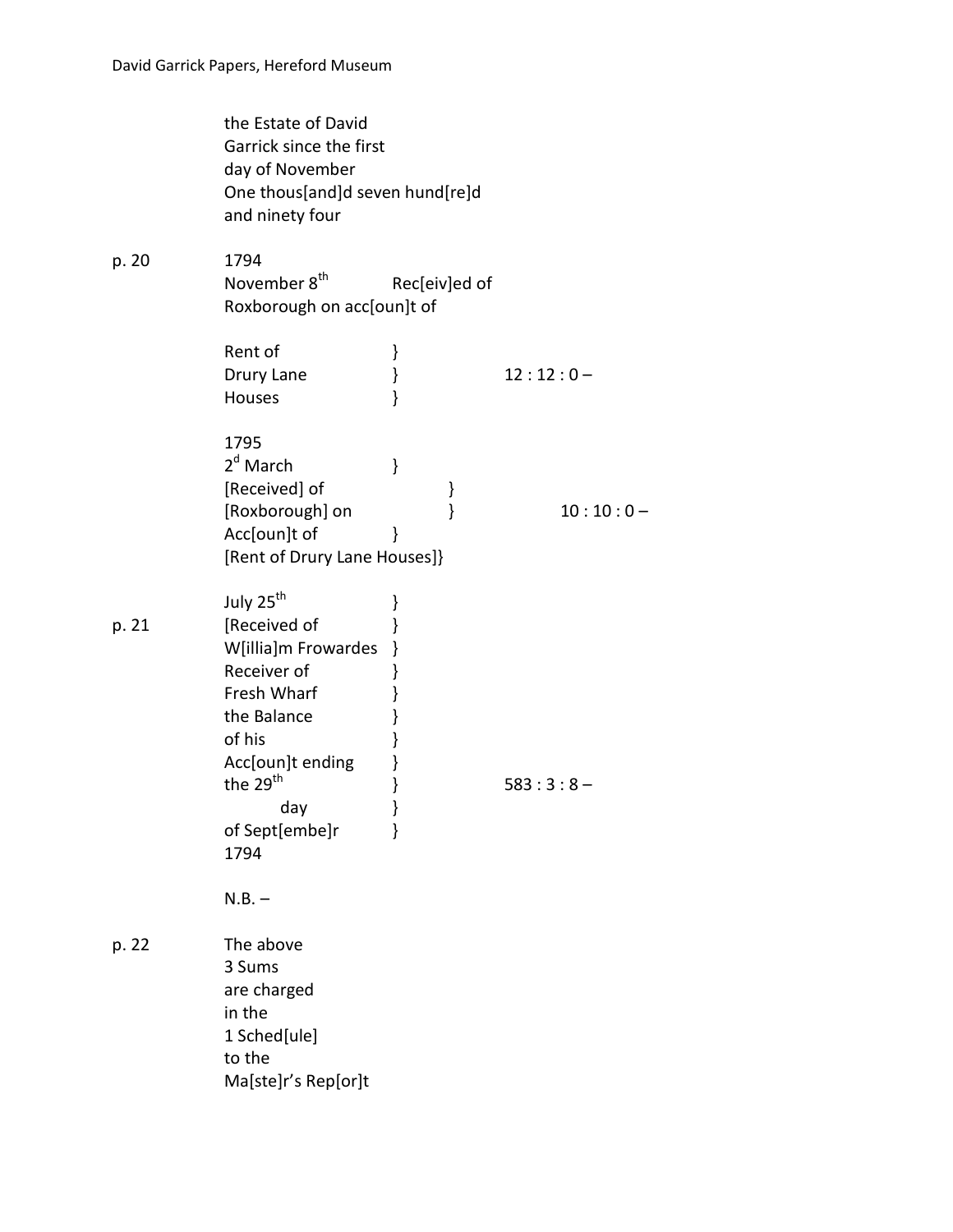|       | bear[in]g date<br>the 10 <sup>th</sup><br>day of June One<br>thous[an]d seven<br>hund[re]d &<br>ninety five -                                                                                                                                                                                                                            |                |
|-------|------------------------------------------------------------------------------------------------------------------------------------------------------------------------------------------------------------------------------------------------------------------------------------------------------------------------------------------|----------------|
| p. 23 | 1796<br>12 <sup>th</sup> Nov[embe]r [1796] of<br>}<br>Edmund Burke Esq[uire] Prin[cipa]l<br>}<br>and Int[erest] on his<br>}<br>}<br>Bond of One thous[and]<br>Pounds to the Test[at]or                                                                                                                                                   | $1818:2:3-$    |
|       | Dec[embe]r $2d$ [received] of<br>ł<br>Rich[ar]d Brinsley Sheridan Esq[uire] }<br>Prin[cipa]l and Int[erest] due<br>}<br>on Thomas Linley's<br>}<br>ł<br>Mortgage                                                                                                                                                                         | $10,951:14:8-$ |
| p. 24 | 1796<br>Jan[uar]y 7 <sup>th</sup><br>}<br>}<br>Cash of<br>}<br>W[illia]m Froward<br>Esq the<br>}<br>Rec[eive]r of<br>}<br>Fresh Wharf<br>}<br>the Balance<br>}<br>of his<br>}<br>Acc[oun]t ending<br>the twenty<br>}<br>ninth day<br>}<br>of September<br>}<br>One thous[an]d<br>}<br>seven hundred<br>}<br>and ninety<br>}<br>ł<br>five | 578:5:11       |
| p. 25 | 1797<br>March 25 <sup>th</sup><br>}<br>[Received] of<br>[William Froward] bal[an]ce                                                                                                                                                                                                                                                      |                |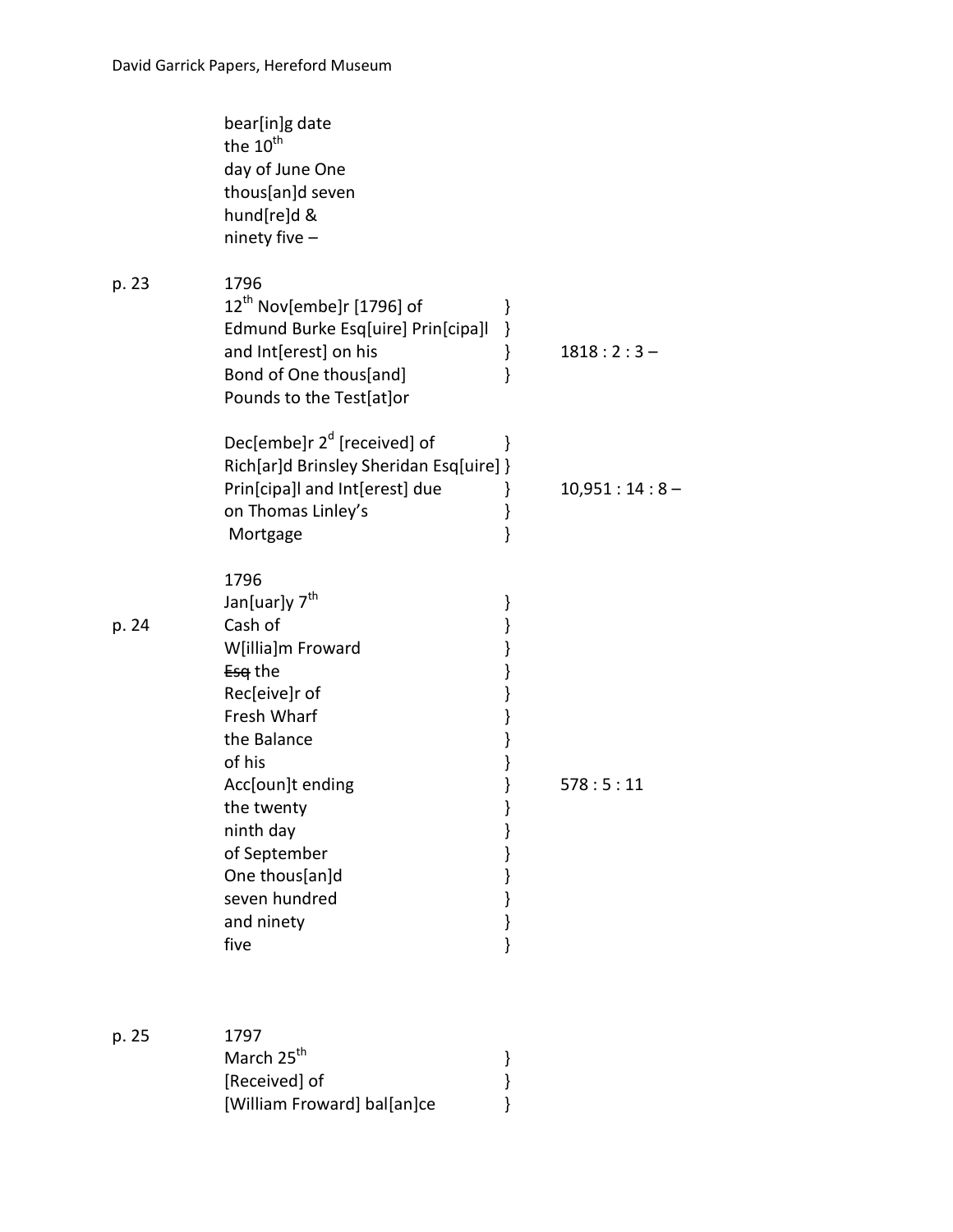|                | of acc[oun]t<br>ending the<br>29 <sup>th</sup><br>day of<br>Sept[embe]r One<br>thous[an]d seven<br>h[under]d &<br>ninety six                                                                                          |   | 623:18:2                                                                                    |
|----------------|-----------------------------------------------------------------------------------------------------------------------------------------------------------------------------------------------------------------------|---|---------------------------------------------------------------------------------------------|
| p. 26          | 1798<br>Feb[ruar]y 28 <sup>th</sup><br>[received] of<br>[William Froward] bal[an]ce<br>of acc[oun]t<br>ending the<br>29 <sup>th</sup><br>day of<br>Sept[embe]r One<br>thous[an]d seven<br>h[under]d &<br>ninety seven |   | 623:19:9                                                                                    |
|                |                                                                                                                                                                                                                       |   | £1836:3:10                                                                                  |
| p. 27<br>p. 28 | 1796<br>Sep[tembe]r 12 <sup>th</sup><br>Cash<br>Coprford[?] in Essex as a fine}                                                                                                                                       | } | paid Mr Rouse for the Acc[oun]t of Mrs David Garrick to the Copyh[ol]d Estate at<br>£70:0:0 |
|                | [Cash<br>Coprford in Essex] for Stew[ar]ds fees}                                                                                                                                                                      | } | paid Mr Rouse for the Acc[oun]t of Mrs David Garrick to the Copyh[ol]d Estate at<br>5:6:6   |
| p. 29          | 1797<br>March 19 <sup>th</sup><br>[Received of] M' Walpole<br>Debt & Costs upon a Judgement obtained by him ag[ains]t M' Wallis as<br>surv[ivin]g Ex[ecut]or                                                          |   |                                                                                             |
| p. 30<br>p. 31 | of David Garrick for Patent Rent due for the Drury Lane Theatre & to w[hi]ch<br>M <sup>r</sup> Garrick's Estate was declared liable}                                                                                  |   | 658:10:0                                                                                    |

## 733 : 16 : 6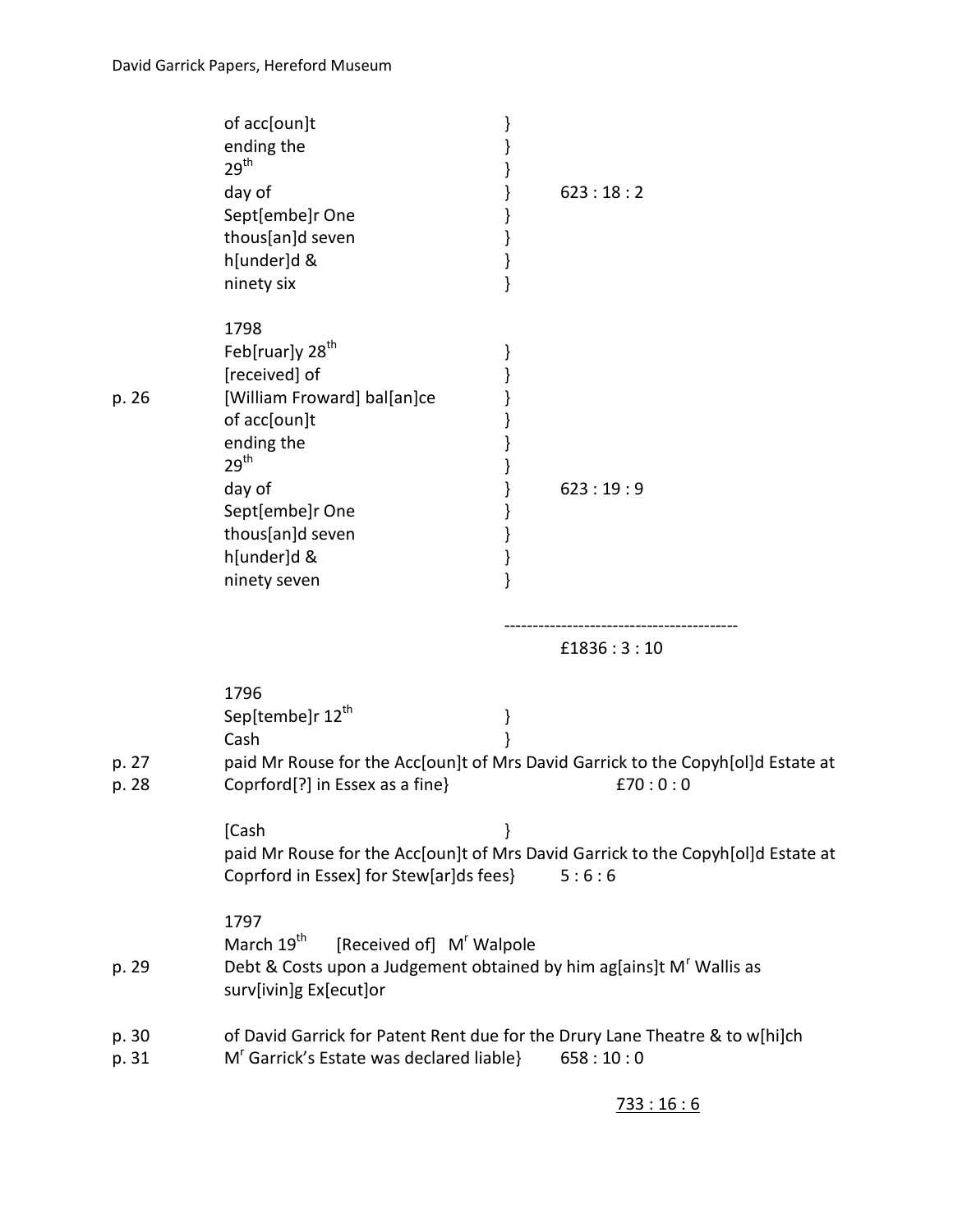1192 : 7 : 4 £13,872 : 4 ; 3

| <del>1836: 3: 10</del>  |
|-------------------------|
| <del>.733: 16: 6</del>  |
| <del>1102: 7: 4</del>   |
| <del>1269: 16: 11</del> |
| <del>13872: 4: 3</del>  |

| p. 32 | The 2 <sup>d</sup> Schedule<br>to the Exam[ination] of<br>the def[endan]t Lewis Bayly<br>Wallis being an Acc[oun]t<br>of Payments appearing<br>by the books of<br>the late Alb[an]y Wallis<br>to have been made<br>in respect of the<br><b>Estate of David Garrick</b><br>since the first day<br>of November<br>1794 |   |                                                                |         |         |
|-------|----------------------------------------------------------------------------------------------------------------------------------------------------------------------------------------------------------------------------------------------------------------------------------------------------------------------|---|----------------------------------------------------------------|---------|---------|
| p. 33 | 1795<br>July 18 <sup>th</sup><br>Cash paid<br>Macnamara<br>1 year's<br>rent of Drury Lane<br>houses due<br>at Chris[tma]s                                                                                                                                                                                            |   | ł<br>$\big\}$<br>$\big\}$<br>ł<br>$\big\}$<br>$\big\}$<br>$\}$ |         | 17:0:0  |
| p. 34 | March 30 <sup>th</sup><br>[Paid to] M <sup>r</sup><br>Shaw half<br>a year's<br>Int[erest] to<br>the 20 <sup>th</sup><br>day of                                                                                                                                                                                       | ł | }<br>}<br>}<br>}<br>}<br>$\big\}$                              |         |         |
| p. 34 | October last<br>[Paid to] David<br>Garrick half<br>a year's<br>Int[erest] to                                                                                                                                                                                                                                         |   | $\big\}$<br>$\big\}$<br>$\big\}$<br>$\}$<br>ł                  | $100 -$ | $120 -$ |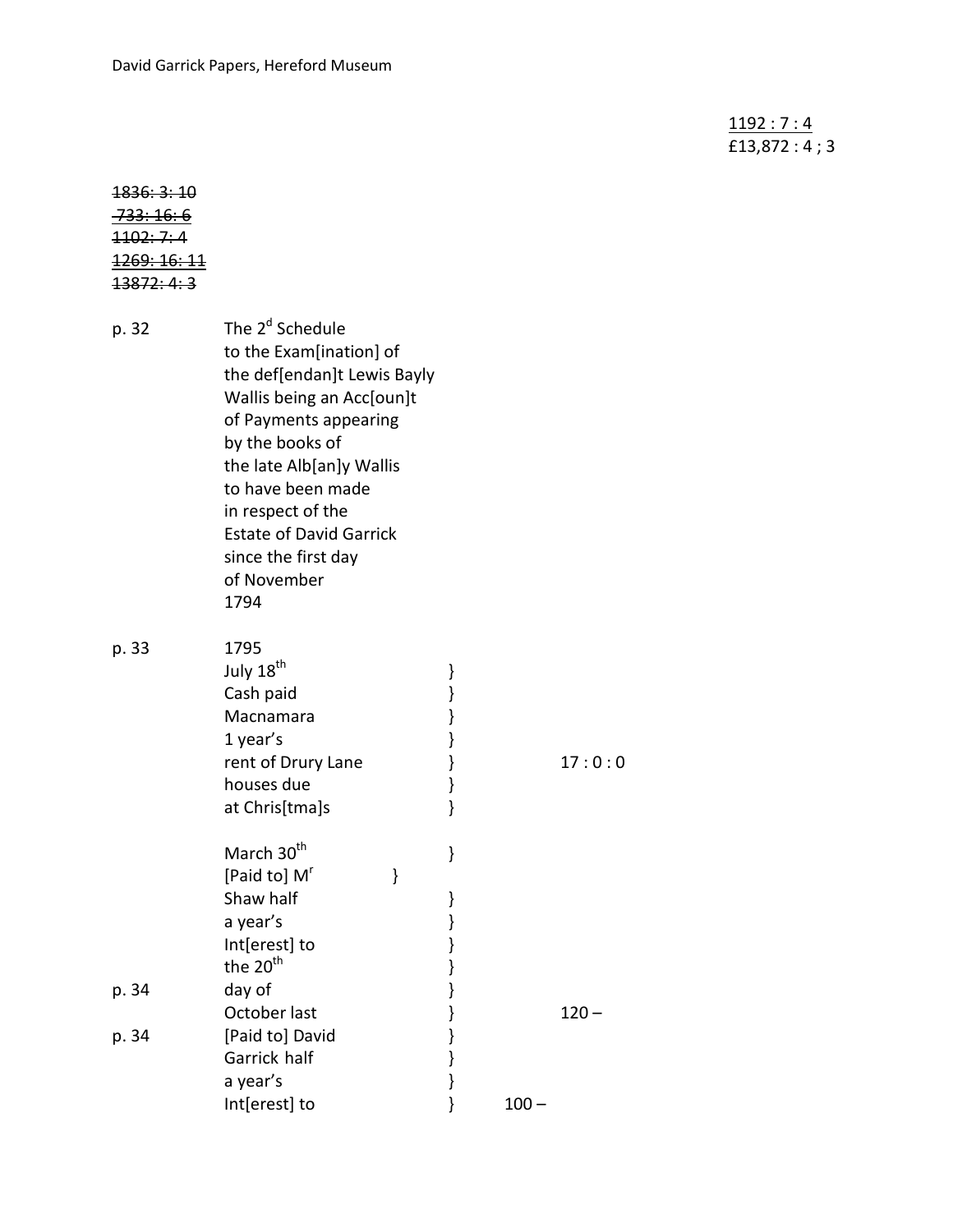|       | the 20 <sup>th</sup><br>day of<br>July                                                                                                                                                              | }                     |                                                                                         |
|-------|-----------------------------------------------------------------------------------------------------------------------------------------------------------------------------------------------------|-----------------------|-----------------------------------------------------------------------------------------|
| p. 35 | N.B.<br>The above 3 Sums are charged in the<br>June one thous[an]d seven hun[dre]d & ninety five                                                                                                    |                       | $2d$ Sched[u]l[e] to the Ma[ste]r's Rep[or]t bear[in]g date the 10 <sup>th</sup> day of |
| p. 36 | 1796<br>Nov[emb]r 12 <sup>th</sup> [paid] to<br>the Acc[ounan]t Gen[era]l of }<br>the Co[ur]t of Chanc[er]y<br>Money rec[eiv]ed for<br>Prin[cipa]l and int[erest] on }<br>Burke's Bond              | ł<br>}                | 1818:2:3                                                                                |
|       | 1797<br>April 29 <sup>th</sup> [paid]<br>to [the Accountant General of the Court of Chancery] Money}<br>received for Prin[cipa]l &<br>Int[eresst] on Tho[mas] Linley's} 10,957 : 14 : 8<br>Mortgage |                       |                                                                                         |
|       | July $3d$ [paid] to<br>Sera [?] on the rec[eip]t<br>of her and Mrs<br>Garrick                                                                                                                       | ł<br>]                | $40 -$                                                                                  |
|       |                                                                                                                                                                                                     |                       | 12809:16:11                                                                             |
| p. 37 | 1798<br>March 28 <sup>th</sup> [paid] to<br>The Acc[ountan]t Gen[era]l of}<br>The co[ur]t of chancery                                                                                               |                       | 1102:7:4                                                                                |
|       |                                                                                                                                                                                                     | £13912:4:3            |                                                                                         |
|       | L Bayly Wallis [signature]                                                                                                                                                                          | $-7:9:7$<br>13912:4:3 | 12809:16:11<br>1102:7:4                                                                 |